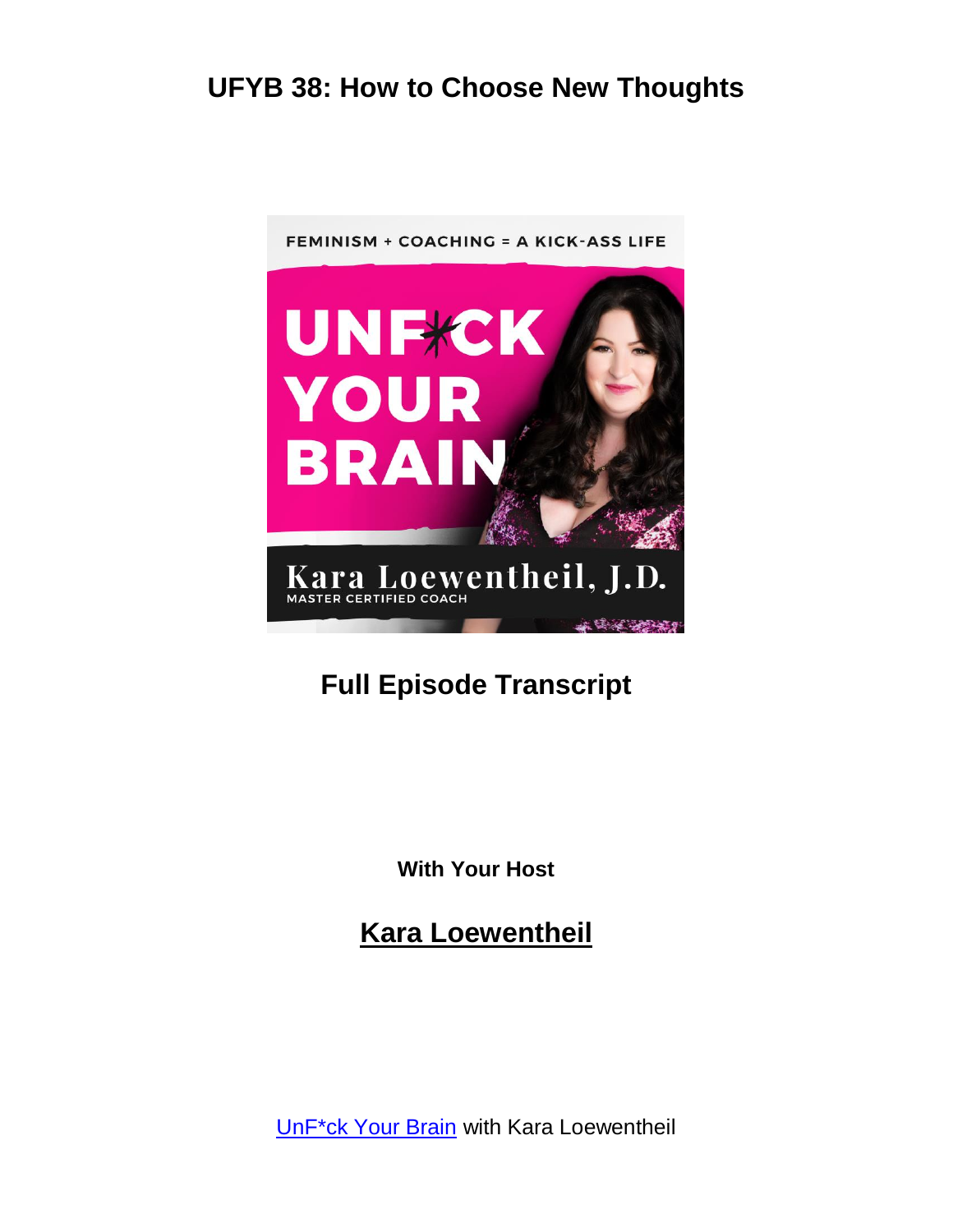Welcome to *Unf\*ck Your Brain*, the only podcast that teaches you how to use psychology, feminism, and coaching, to rewire your brain and get what you want in life. And now here's your host, Harvard law school grad, feminist rockstar, and master coach, Kara Loewentheil.

Hello my chickens. So I just got done reviewing designs for a project that I am super excited about. I'm going to tell you guys all about it next week, but I was thinking like, how can I help my flock remember what they want to be doing, remember to manage their minds when they're not listening to the podcast? They can't listen to the podcast all the time.

So it's going to be like a little free way that you can carry a little bit of *Unf\*ck Your Brain* with you wherever you go. So definitely listen to the podcast next week, keep an eye out for that because I'm going to announce how you can get it and what it is. But we got to wait until the team has the backend all set up. So more on that next week.

So today I was hanging out with my mom and she asked me how come I hadn't like, run out of podcast episodes. I mean, she wasn't saying why haven't you, but she was just saying like, wow, you've done 60 podcast episodes, like, do you have to repeat yourself? Do you run out of stuff to talk about? Which was kind of funny to me just because I never get tired of talking about how our minds work, and how we can learn to achieve and grow and evolve in our lives.

Like, often when people ask me why I switched from being a lawyer - I was on the track to being a law professor, I was an academic, to a life coach, one of - which, people have that question a lot. As you might imagine. It's not a normal career trajectory. It's not that easy to get on that law professor track, you got to do a lot of work to get there, so most people aren't like, I'm just at the point where I'm about to get that job I've been working towards for five years, let me quit and become a life coach. Not five years, like, 10 years.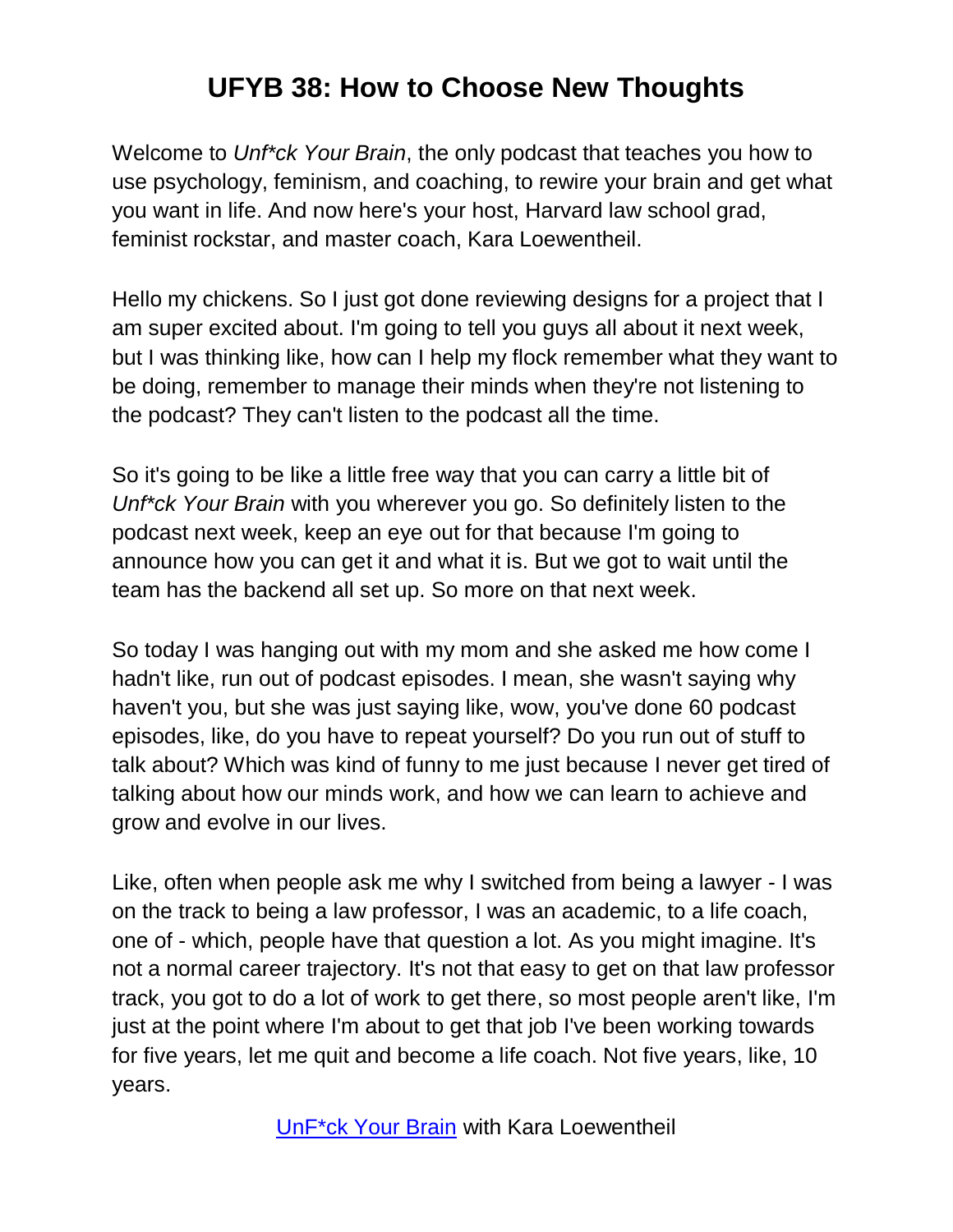Anyway, what I often tell people is that obviously I cared about the issues I worked on in my career, I was a women's rights and reproductive rights lawyers, so both when I was litigating and as an academic, I obviously really care about those issues, but I often tell people there are two reasons actually. One was - especially when I was a litigator, that I didn't feel like I was contributing something unique to the movement, to the fight. I felt like, you know, there are definitely - I'm sure that I was a good lawyer and probably better than lots of lawyers maybe, but even if I were the best, for me I didn't feel like I was having like, unique ideas about this kind of law that were going to change the field.

I felt like as long as you got somebody with a decently comparable set of skills to me, they could do this job just as well as I could. And that was why I went into academia was I sort of felt like okay, well, you know, in academia it's probably going to be a little more like I'm going to have to come up with ideas that are unique to me and they're not going to be something that somebody else could replicate, you know, could do just as well as I can.

And that was like, somewhat true. I do think that I probably had - in academia it's less like what you do is well as I did, it's just different, right? Your brain, as we know, is so complicated, so personal, so idiosyncratic that lots of people can be writing on the same legal question but each one is going to come up with their own little unique perspective that other people wouldn't have just because their brain has developed a particular way.

So when I was an academic and I was doing fellowships, I was running a think tank, I did feel a little bit more like, okay, well, no one else is going to write this argument exactly the way I would write it or come up with it in exactly the same way. It's a little more unique. But you know, I would look around and I would see that I had colleagues who like, woke up super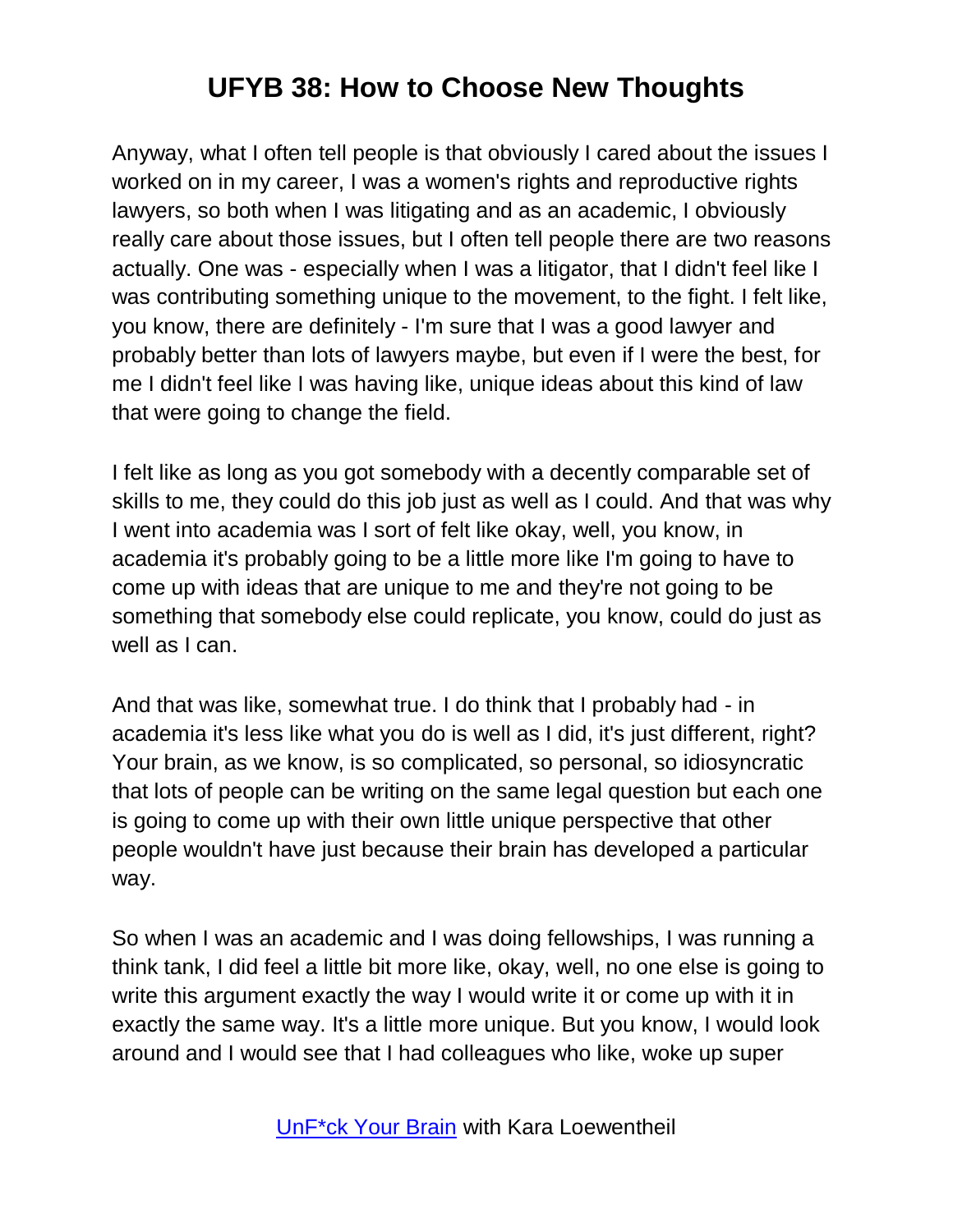excited about their law review pieces and like, wanted to work on those ideas all the time. Like, the intellect has a libido like anything else.

And I do teach that we can learn to love anything. You know, I started - I found this work when I was an academic, and I went from like, being so stressed out and anxious about my academic career to feeling really great about it, and I totally could have enjoyed being a law professor. Obviously I love teaching, you know, I do that now, I would have done that there. I love helping people like, blow their minds and helping them think in new ways and see the ways that society has taught us to think in ways that aren't serving us. Totally can do all that in law school.

Like, I would have actually gotten to do a lot of the same teaching, just in a different vehicle. So I 100% taught myself to love it by changing my thoughts and I could have loved it, and I could have loved it even more, like I would have kept working on that.

But, it's at a point, we're going somewhere with this. I have always felt like the thing that I would never get bored talking about was the human mind. like, the internal experience, what does it mean to be a human, how do we experience the world, that kind of old Greek philosophy question of like, what is the good life. And the good life doesn't mean like, which neighborhood should you live in and what kind of car should you drive. It means like, what are the principles that should animate our lives, how do we know if we're living a good life, what's our vision of the good life, right? And good can mean a lot of different things obviously.

So that is something I've just always been fascinated by and never, never could imagine being bored with. When it came to law, I ultimately started feeling like, you know, that most of our arguments were driven by our normative beliefs. My friend Rachel's going to laugh at me for using that word. She told me I use the word heuristic on a podcast recently. Meaning like, we had a - you know, even academics have their own political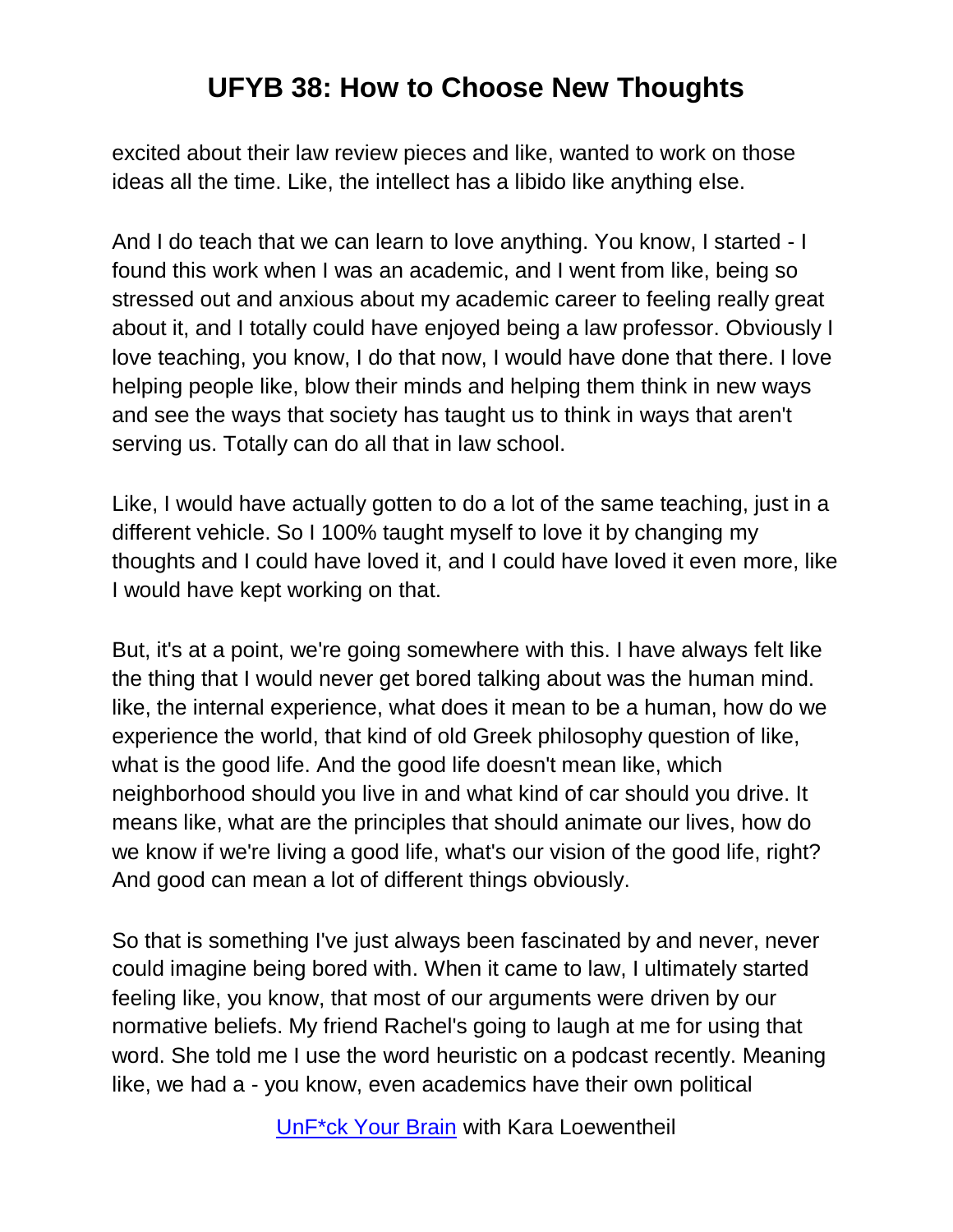opinions, the things they care about, like, if you care in your personal life about reproductive rights then you're probably not going to surprisingly see legal arguments for preserving them and vice versa.

So I just sort of eventually started to feel in the legal academic world that, you know, nobody was changing anybody else's mind and that we were just kind of moving these chess pieces around a little bit within our own, like, game where we all knew the rules.

But with coaching, this has been a tangent but now you guys know how I think and whoever that person was who wrote me that doesn't like the fluff parts can fast forward. Now that person is in my brain. I don't even remember her name, now she's in my brain every time I tell you guys anything that's not directly related to a lesson. I'm like, what's her name is not going to like this. So much fluff.

But the reason I do it is because I think that a lot of you identify with my story and so I think sometimes it's helpful for you to understand what my thought process was. So the point is, I never get tired of talking about this stuff because to me it's always an exploration. I always feel like I'm wanting to learn something new that is going to have a direct impact on my life or on my client's lives, or just on your lives. Some of you I'm never going to meet or talk to, but this podcast is going to impact what your life is like, which I just think is wild.

So anyway, you know, I can see to someone on the outside this might seem like a well that could run dry, but to me, what the fuck goes on in our brains is the most interesting thing in the world because it determines everything else, and we know so little about it from a scientific standpoint relatively speaking.

So anyway, as we were having this conversation and we were talking about kind of - there's a very loud truck going by, sorry y'all. I started thinking that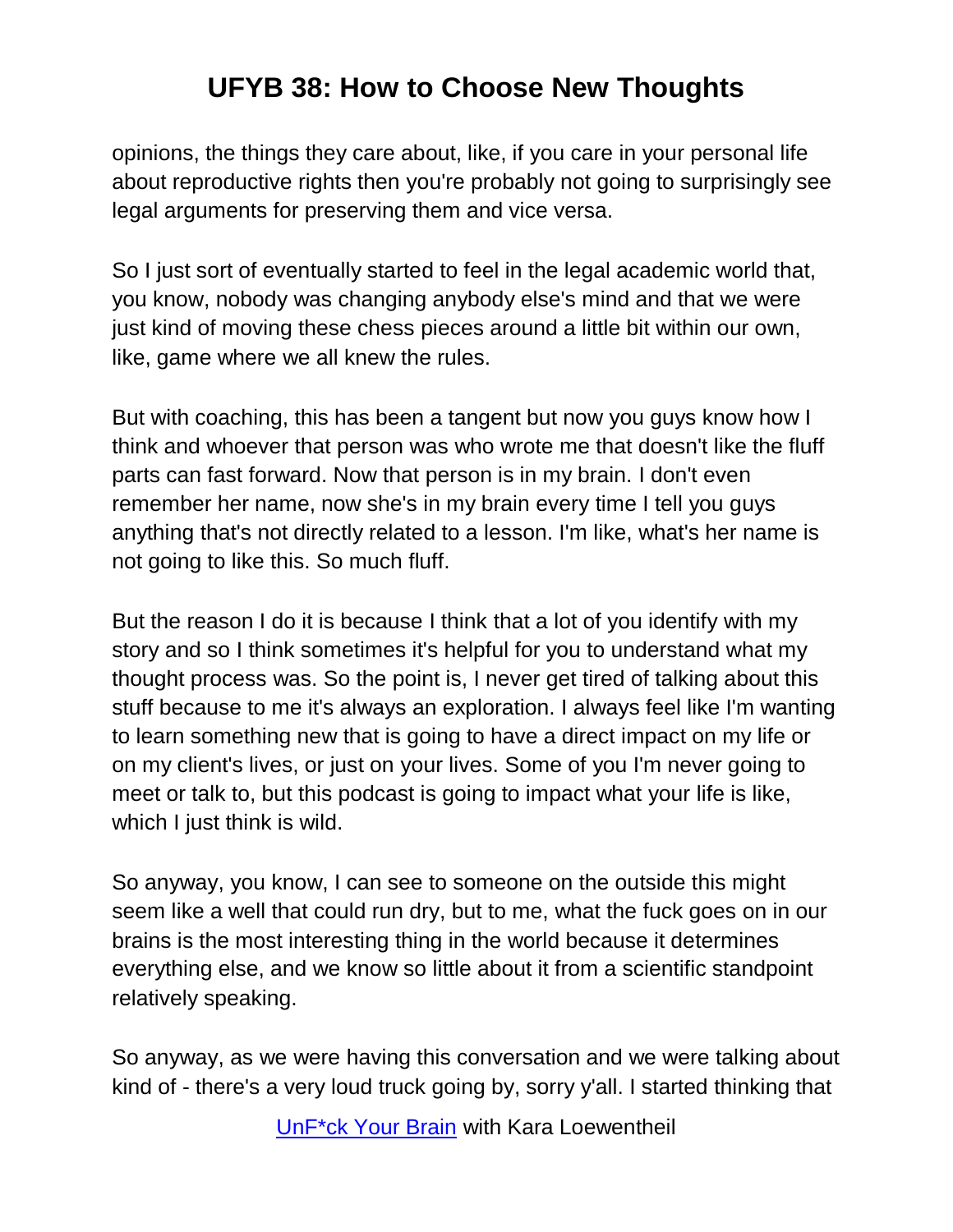one of the things I love about having done the podcast for over a year now and having built up this amazing flock we have is that we can kind of start to take some of the work deeper, right? I always know that in any given episode, someone might be listening for the first time. So I'm never going to teach something that if this was your first podcast you'd be like, what the hell is going on.

I always want new people to understand what's happening. But I also want to really enjoy the opportunity to cover some of these topics at a second level, kind of dig a little deeper. So today I want to dig deeper into this question of how you know what to think. Because the first thing you have to do is decide on the criteria you will use to choose your thoughts.

So I talked about part of this briefly on my IG TV show last week, and actually I should pause again. It's going to take 10 minutes to get to the point of this podcast, you guys. And say, if you aren't following me on Instagram, you definitely should be because I've started doing this new thing where every Sunday I'm releasing a little Sunday sermon.

So these are like, five-minute videos or less, they're really short, of teachings that I think are super important, but they're kind of not long enough to have their own podcast, or I just, at that moment, feel like this is something I need to teach right now. Sometimes I just get that vibe like someone needs to hear it.

So if you follow me on Instagram, you'll get notified when I do those. So it's like a little bonus podcast almost that's going to come out on Sunday but it's not going to come out here in your podcast app. You got to go watch it on Instagram. If you don't have Instagram, I do also post them on my business Facebook page so you can also like my Facebook page. Either of those are easy to find because there's only like, nine Loewentheil in the whole world and they're all my immediate family.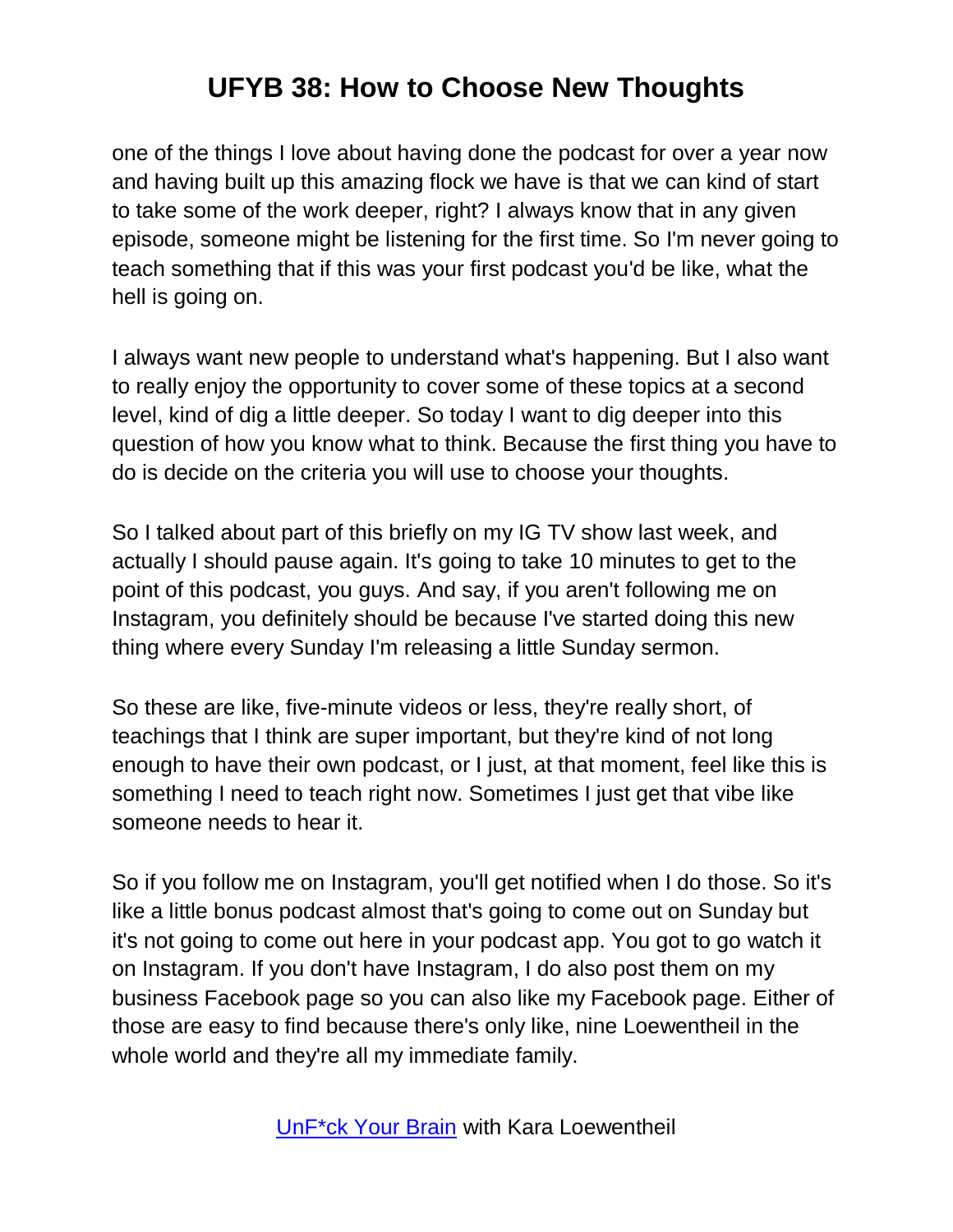So any Loewentheil you find is related to me and anyone named Kara Loewentheil is me. There's not another Kara Loewentheil in the whole globe. So you could just go follow me, find me on Facebook, find me on Instagram. Find my business page on Facebook, not my personal page. Even though I love you guys all I cannot Facebook friend you all. Or my Instagram account. Follow me and you'll be able to watch and learn and get this little bonus boost on Sundays. They're super fun.

Okay, so one of the things I mentioned on the Instagram TV show, the first week - I've done two so far. The first one was about how to support someone else while managing your mind, which I think is such a crucial topic, and then last week's was kind of the biggest misconception we all have about our own thoughts. So you should obviously check that out.

So one of the things that I talked about was this idea that we tend to believe that our thoughts are true. When we haven't examined them, we're like, yeah, well why would I think it if it weren't true. People will say that. "I wouldn't think it if it wasn't true." Pro tip: that's incorrect.

So if you've been listening to the podcast, you probably already accept the idea that at least some of your thoughts aren't true. And if this is your first episode then welcome, I just blew your mind, it's the secret to life. But for the rest of you, so you believe some of your thoughts aren't true, but then the next question I often get is so what should I believe, right? Which I think is so interesting.

Because no one else can tell you what to believe. I can't make you believe something and I don't really know what you should believe. You know, I can know in general that loving yourself is better than hating yourself, but even when I work with clients, what I'm really helping them do is learn how to tell for themselves what they want to believe. There's no sort of blanket set of beliefs from the outside for any set of circumstances, so it's not like I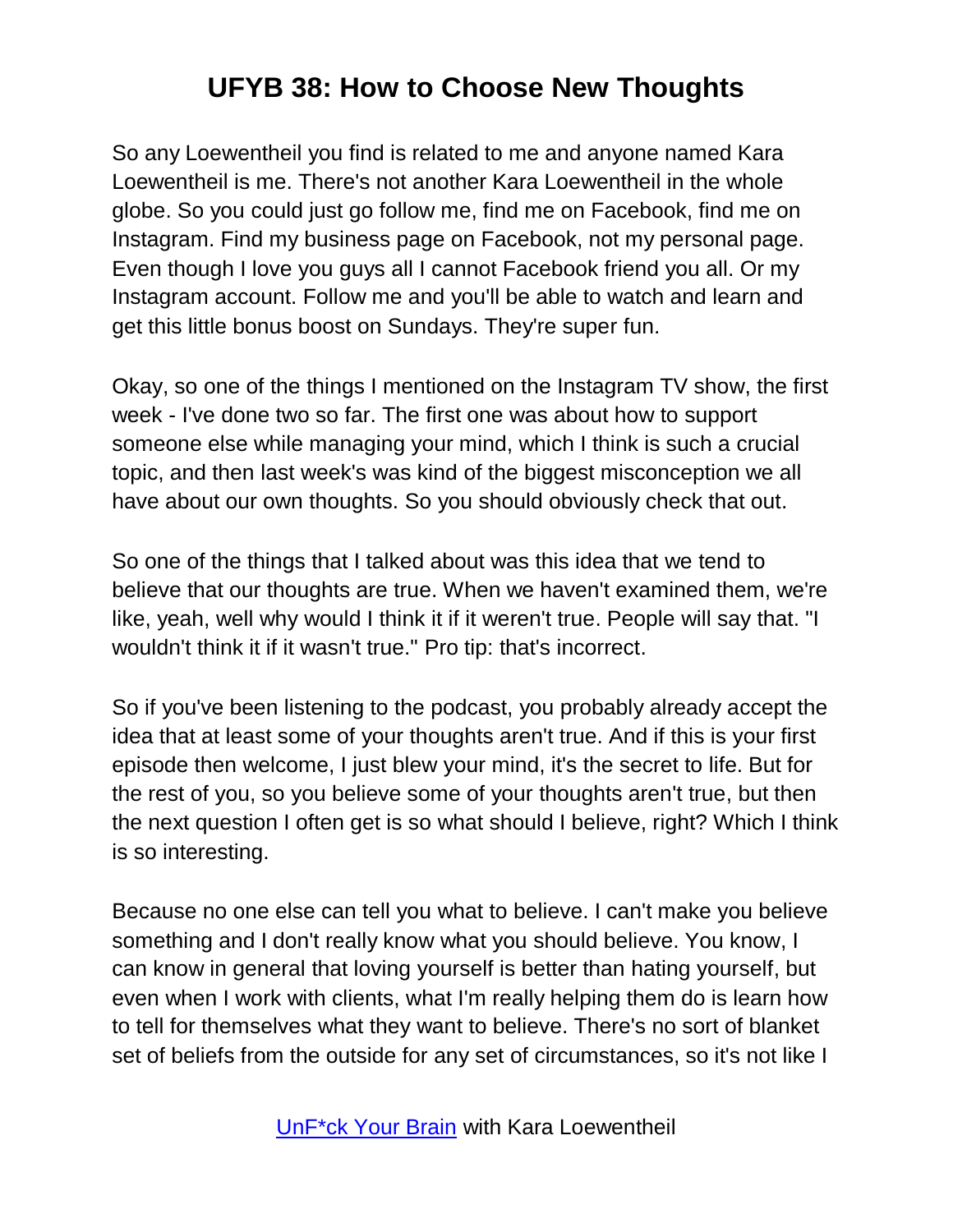have a list of like, approved thoughts and then you're supposed to think them all.

I can't make you believe something. Only you can tell if you believe something, and only you can practice believing something on purpose. But here's how I suggest that you evaluate whether you want to believe a thought. Don't ask yourself if it's true, ask yourself if it's useful. So let me break down why that's so important.

I have taught you before that your thoughts create your feelings. So the way you feel determines how you will act. I know this makes common sense but we don't really think about it this way. We think that we just like, act for principled reasons. No. You act the way you're feeling drives you to act. When you feel insecure, you act differently than when you feel selfconfident. You show up differently.

When you feel angry, you act differently than when you feel calm. When you feel sorry for yourself, you act differently than when you take responsibility for yourself. Our feelings determine our actions. And our actions create the results that we have in our lives. So what does that mean? What do I mean by results?

Let's say you have the thought, "I'm not advancing at work. Everyone else is advancing and I'm not." That thought makes you feel insecure. Probably you feel anxious when you think it. If you feel insecure and anxious, you're not going to put yourself forward for opportunities at work because you already decided you're not good enough, everybody else has something you don't have, and you don't want to get confirmation of that by actually trying.

So you don't try, and now you'll soon really fall behind your peers who do try. And so your result is that you prove yourself right that you aren't advancing. You think, "I'm just observing this," but actually, you're creating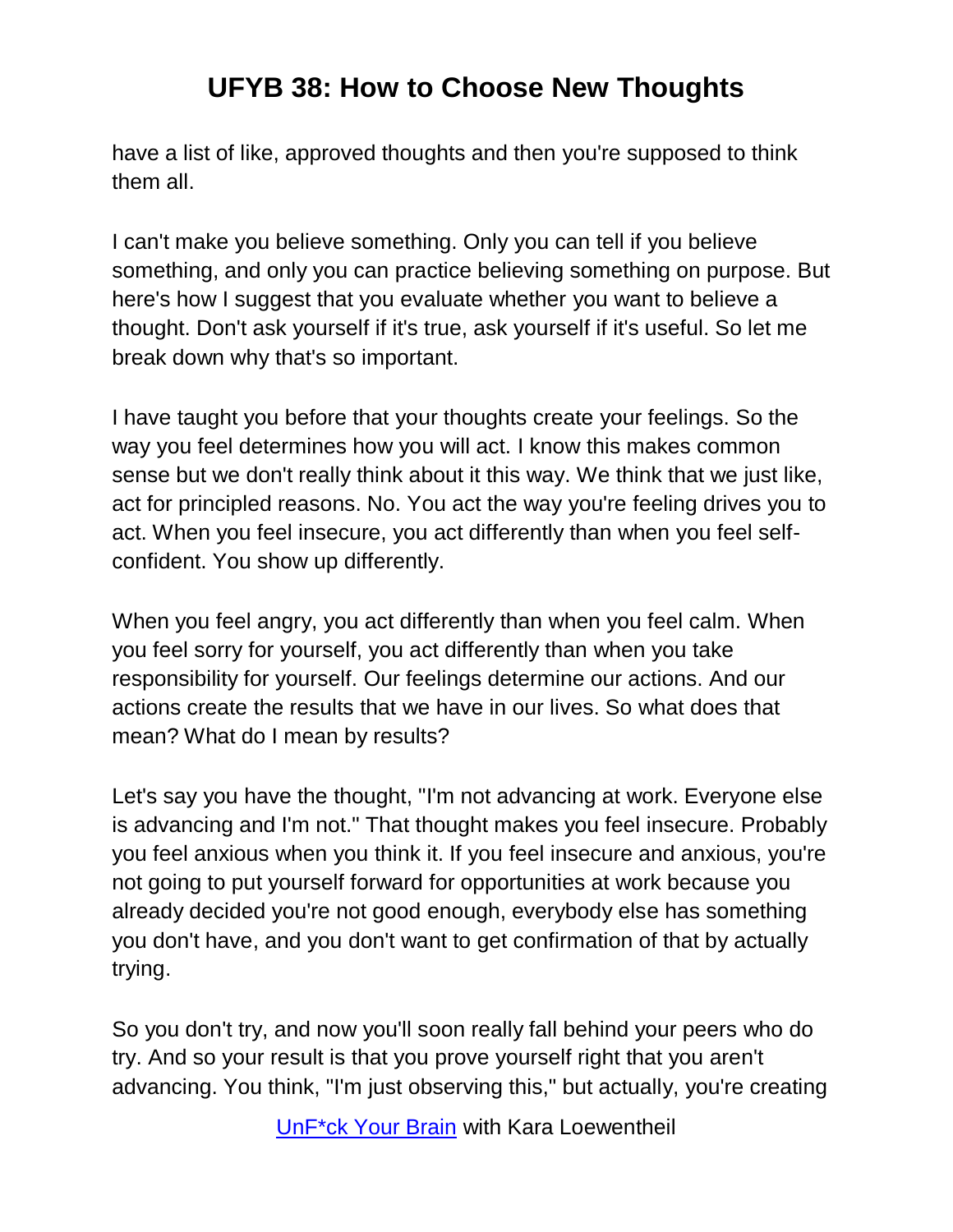that result because you have the thought that you're not advancing and it makes you feel insecure, and then you hide and then you don't give yourself an opportunity to advance.

Let's say you have the thought that your romantic partner doesn't really love you and you feel sad when you think that, or maybe you feel angry. Depends on the person, right? Either way, most likely, you shut down. You don't reach out, you don't act lovingly towards them because you've already decided they don't love you, so then you feel alone. And you give yourself all this proof that you're unloved because you're like, "God, see, I feel so alone, it must be because they don't love me." No. It's because you had the thought they don't love you, and then you felt sad and shut down and reduced even further opportunities to connect.

So what I want you to notice in each of these examples, "I'm not advancing," "My partner doesn't love me," is that the truth actually doesn't matter. You might not be behind at work when you started having this thought, but over time, it proves itself true. Or your partner might absolutely love you, but when you have that thought and that feeling, it doesn't matter. You don't feel love.

And that's the thing. Most of our thoughts are completely unverifiable. There's no way to know if they're true or not because they're just optional interpretations. Maybe you have the thought that you're not advancing, but your colleague next to you thinks you are advancing and thinks that they're the one who's not advancing. Who's right?

There's actually no way to know who's right. And maybe neither of you are right. Because it's not an objective thing. It's not like the rock exists on the table. It's a totally subjective interpretation. Like, what does advancing mean? How do you know if you're advancing? Advancing according to who?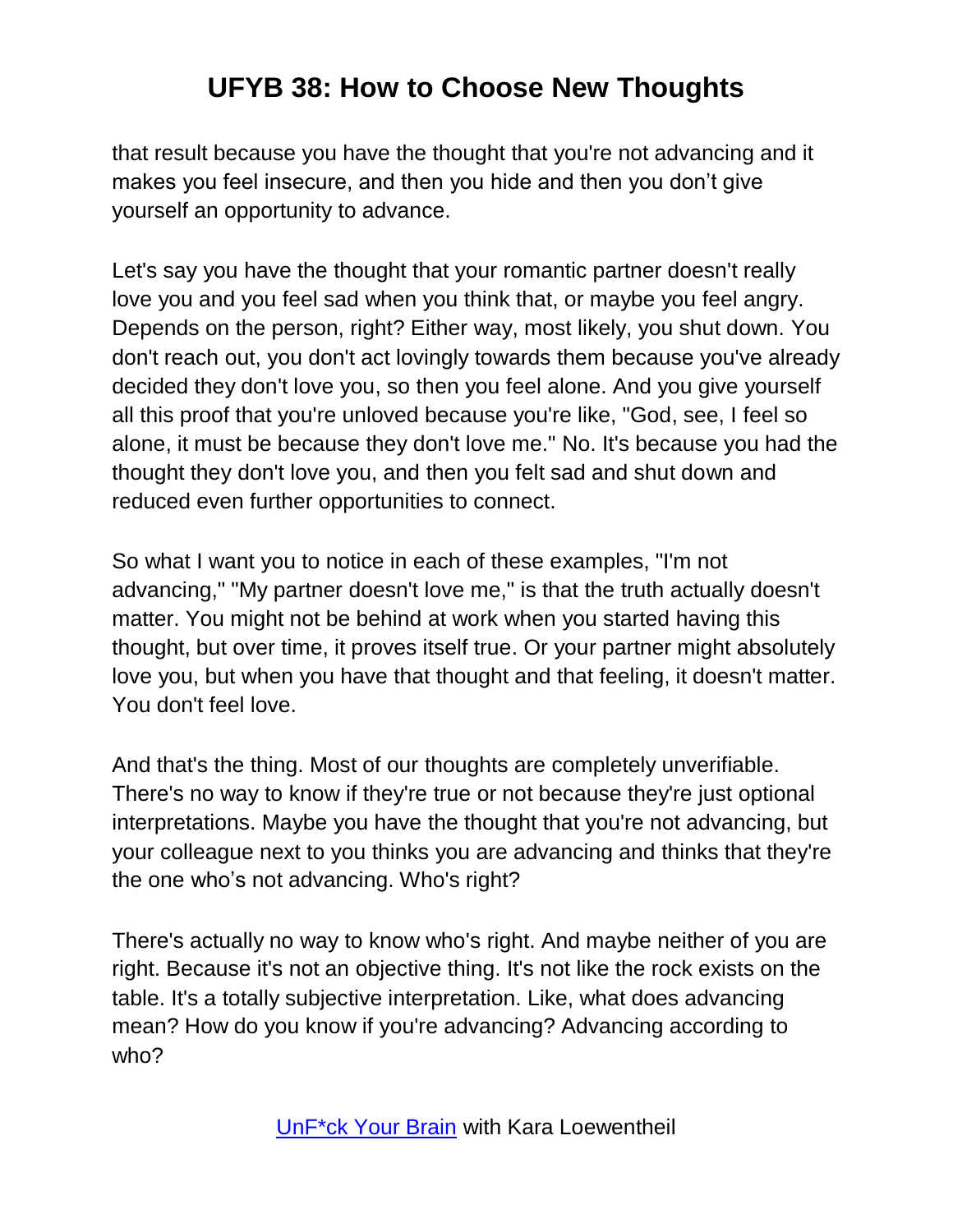It's a totally subjective interpretation of a situation and you're just trying to describe like, some mix of thoughts and feelings in the people around you that are thinking about you and your career. That's what you're thinking about when you think you're advancing or not.

Plus, often if you decide you believe something, it doesn't even matter if it's not true. You believe it anyway. And studies show - I've talked about this on the podcast before when we talk about confirmation bias. Studies show that when presented with conflicting evidence, most people just double the fuck down on their incorrect belief. This is like, if humans destroy the world this will be why because they don't know how to manage their minds.

So people don't believe in global warming, you show them evidence of global warming and they're like, "Now I believe in global warming even more." And if you're curious about that, go listen to the podcast on confirmation bias. But the point here is just that trying to figure out whether something is true or not is often just a waste of time. It may be true, it may not be true. There's often no way to know.

And even if you could know, what really matters is whether your thought is helpful. Just stay with me, I know those of you who are lawyers and doctors and engineers are freaking out about the idea that we should just ignore the truth. Just hold your horses. When you think a thought, how does it feel? Does it produce a feeling that you want to have? And what kind of action does it make you take? Do you like the results that you get in your life?

These are the questions you want to ask yourself when you're trying to decide what kind of thoughts to think. We are all predisposed to think that what matters if whether our thoughts are true. That's just what we think matters, but it's not. Truth is just a pretend framework mostly that our brains use to feel secure about our thoughts. Our brains do not want to keep questioning and thinking about things over and over again, right?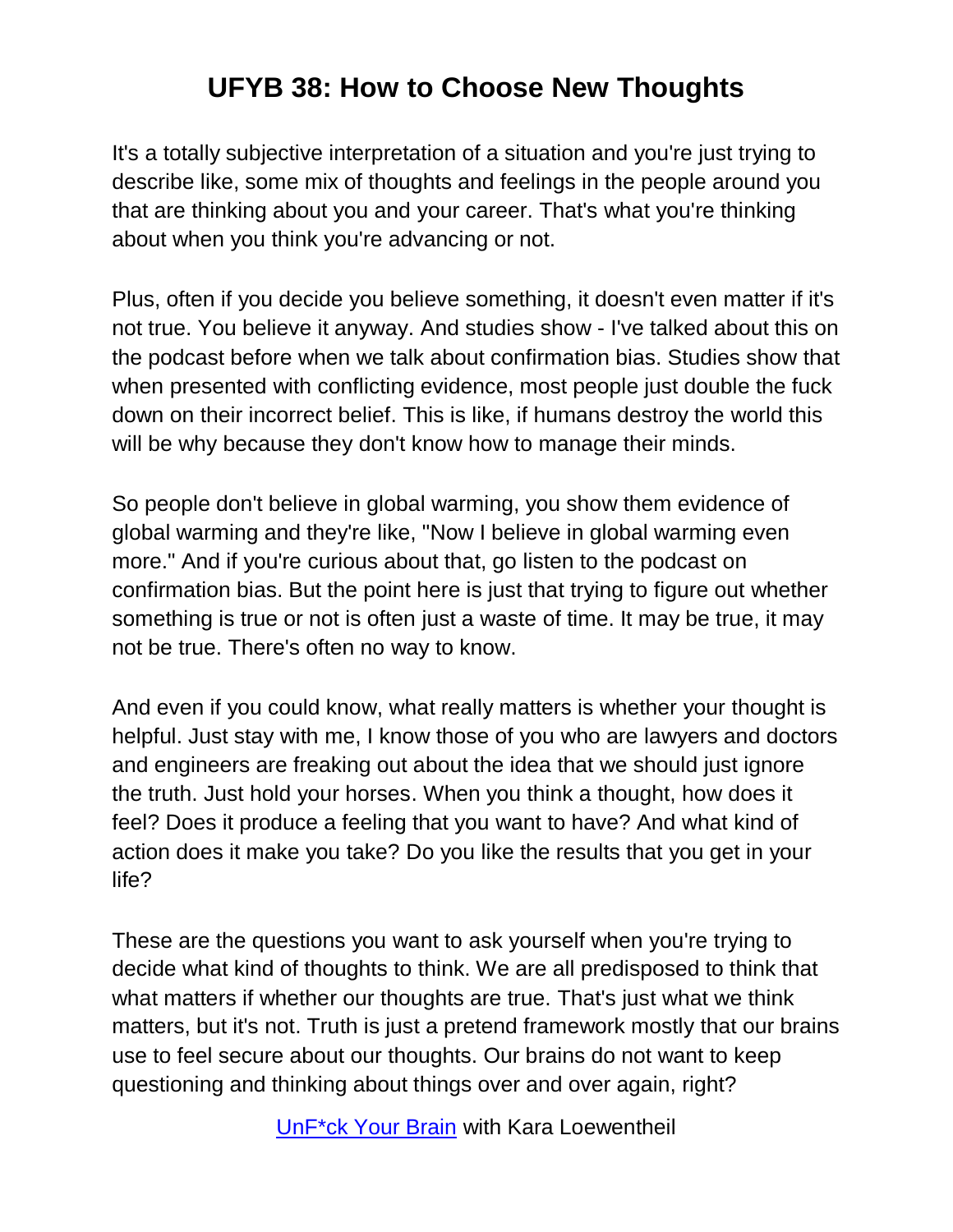Remember, lizard brain is lazy. It wants to save all its energy in case you need to get eaten by a bear. It would be exhausting to every time you leave the cave be like, wait, are bears friendly or not? I don't know, let me approach one. You might die.

So but now we're not dealing with bears. We're dealing with a lot of complicated subjective like, interpretational hypothetical ineffable things, lots of ideas about the world that are way more subjective and interpretative than bears are dangerous, right? But our brains want to feel secure about our thoughts. We're dealing with brains that evolve when all we had to worry about was bears, and our brains don't want to keep questioning and thinking about things over and over again, so they just decide what they think is true and they stick with it.

But truth is really an illusion a lot of the time. And really think about it. What's accepted as truth by one person isn't accepted as truth by the person next to him? Like, wherever you are on the political spectrum, you have a different belief about The Truth, than someone on the other side of that spectrum. There are a lot of things that you believe are true facts that they do not, and vice versa.

Now, you think, well I'm right and they're wrong. Okay, maybe you are. But there's no way for us to know, right? Humans are the ones who have to analyze the "facts and data" and decide if they're true. It all has to go through a human brain. And so when you really break it down on like a deep, philosophical level, there's no way to know.

Different societies and religions believe different things are true. And even science changes over time, right? Science now says that things that scientists believed to be true facts not just 100 years ago, like 20 years ago were not true. The only way we really know if something is true is we decide to believe it is.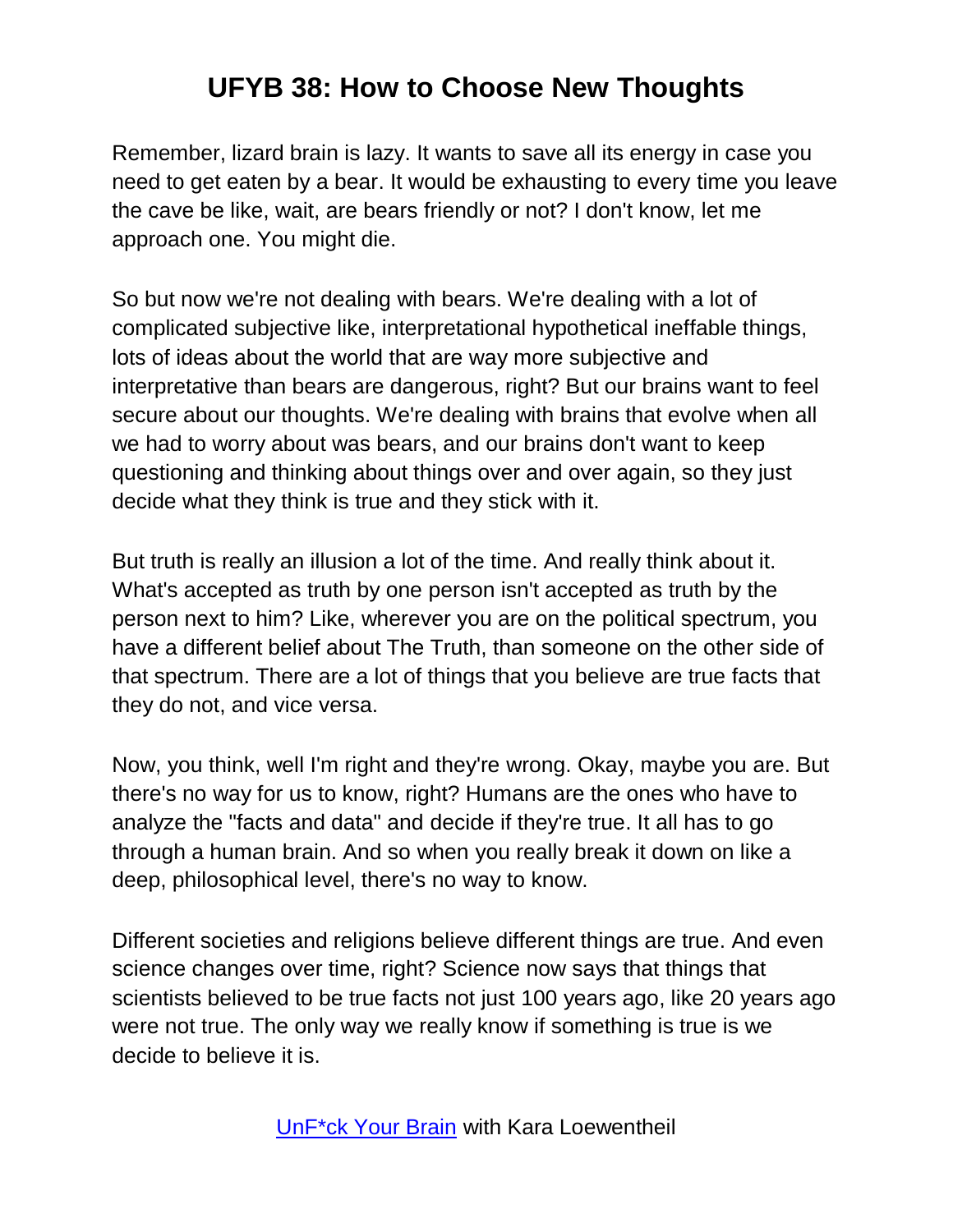Your brain thinks this is a terrible, overwhelming idea. So it wants to believe that it does know what's true, because the brain thinks the alternative is, well I'd have to spend all my time reevaluating constantly what was true and wondering about it. But your brain is wrong because here's a much better alternative. The alternative is using a whole different framework to evaluate thoughts. Not are they true but are they helpful.

Do I like what I get when I think this thought? Do I like how I feel? Do I like how it makes me act? Do I like the results I create in my life by acting that way? Do I like how I show up in the world? Do I like the kind of world that I create when I think, feel, and act this way?

In fact, this is the best standard even when you can know that a thought is true. So like, imagine someone who gets a cancer diagnosis and the doctors tell her this cancer's fatal 95% of the time within two years, and we're just going to assume for the purpose of this that like, that's definitely true, science will never change its mind about that, everyone would agree.

Now, if she thinks there's a 95% chance I'm going to die of this cancer in the next two years, how is she going to feel? She's likely going to feel despondent, despairing, hopeless, depressed, and how is she going to act? Is she going to take amazing care of herself? Do everything she can to beat it? Probably not.

So even though it's true that the cancer has a 95% fatality rate, it doesn't serve our hypothetical patient at all to think that. It's true, but it's not helpful because it's not producing the results that she wants. So in this situation, our hypothetical person could choose an equally true thought to think like, some people beat this cancer. Now, that's true also. But even more powerful would be a thought that she can't even know is true yet like, some people beat this and I'm going to be one of them. Or I can make a big difference in my outcome based on how I think and feel and act.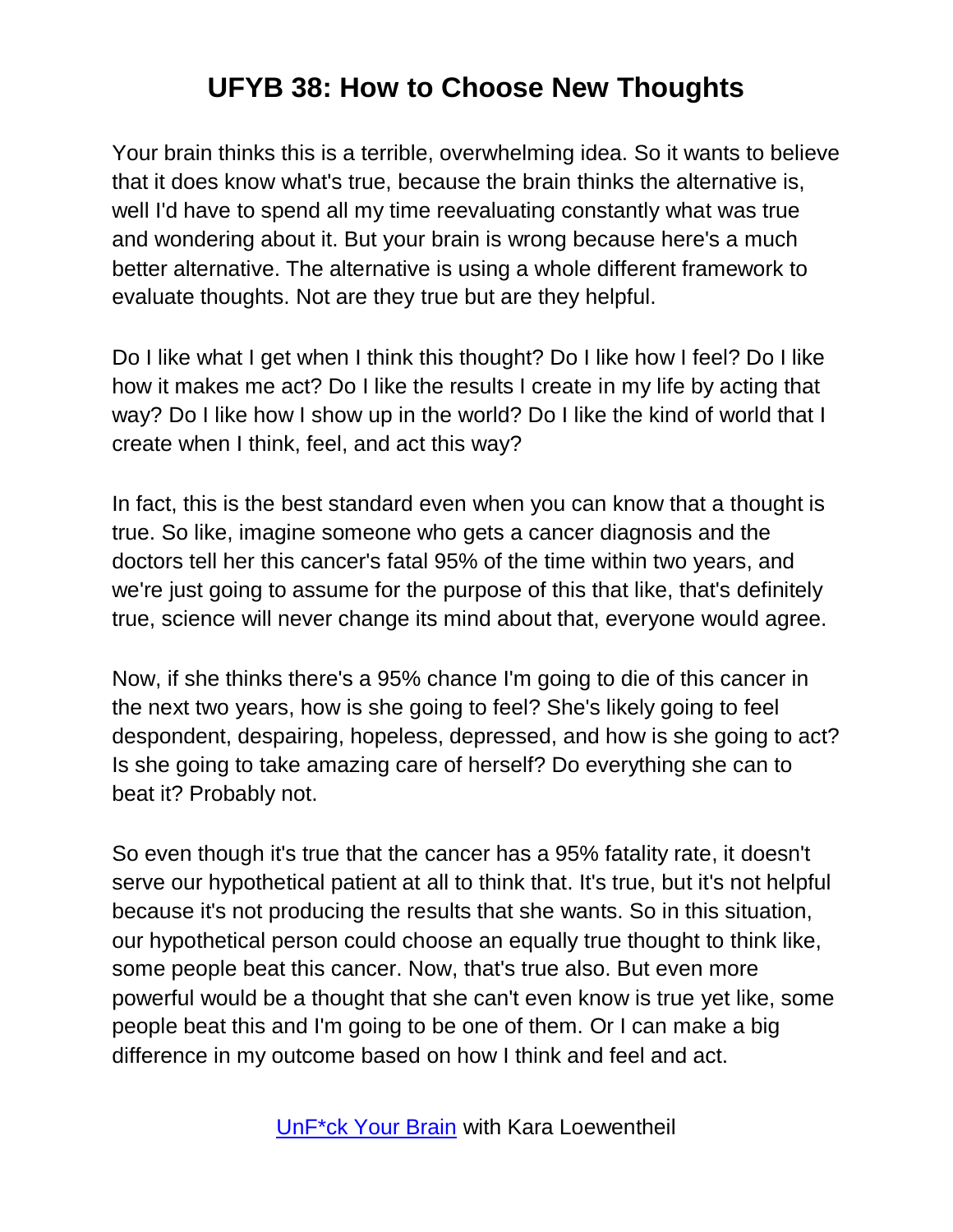Now, can we prove that to be 100% true? I have no idea. Probably not. But is she going to make that come true for herself and be more active and engaged, not just in her medical care but in her life with that thought? I believe so, yes, absolutely.

So it doesn't really matter if a thought is true. It matters if it's helpful. Let's take a less dramatic example. Imagine you didn't get a promotion at work. Like, you tried to get it, you didn't. So it's true, you did not get it. If you are constantly thinking the thought, I didn't get that promotion, you're going to feel discouraged and that's going to spur a whole bunch of thoughts about why you didn't, what's wrong with your boss, he doesn't recognize your value, this place is so misogynist, whatever. Or about - with most of my people it's really thoughts about you, right?

I'm not good enough, I didn't do well enough, I'm never going to succeed, they hate me, right? How is that serving you? It's not. So you can choose to think something else like, I'm going to do everything I can to get that promotion next time, or not being promoted doesn't mean anything about whether I'm a valuable employee.

Or let's make it extreme. Like, just for the sake of argument. Let's say you decide to think, I wasn't promoted because my boss thinks I remind him of his third grade teacher who he hates. We have no ideas if that's true, we just made it the fuck up. But I'm going to tell you, it's still more helpful to think that than to think it was because you're not good enough.

Because if you think it's about his third grade teacher, you won't take it personally, you'll keep showing up, you'll be looking for ways you can improve and do better at your job to like, overcome that, and if it eventually became clear you needed a different job, you would go into that job search with more confidence. Whereas if you think it's that you're bad and not good enough, that does not actually motivate you to improve, right? We've talked about that a lot in this podcast. That just makes you hide.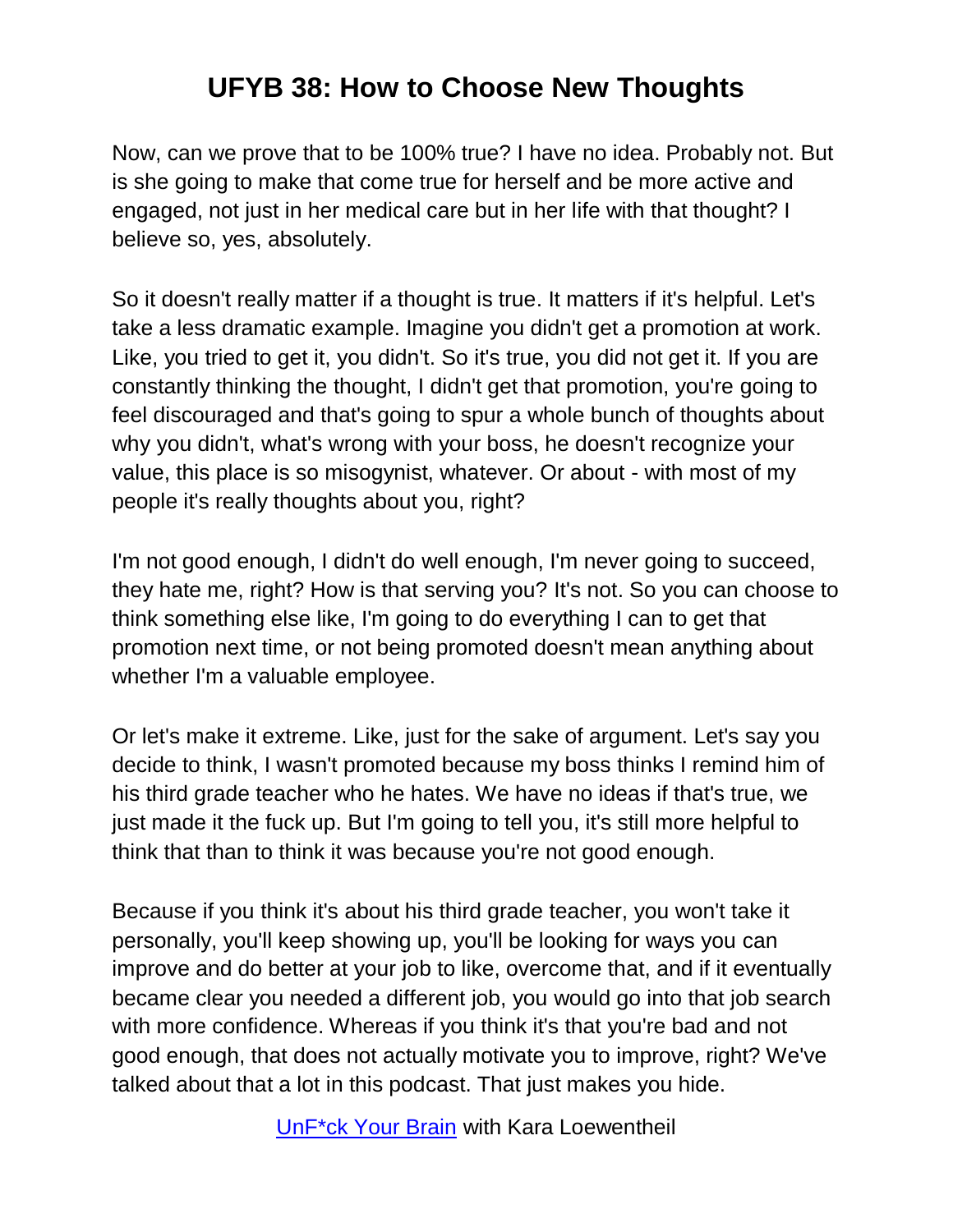So one of the places I love this example is when I work with clients on dating because my clients can spend, I mean, not just - I used to do this. I totally understand - can spend days or weeks or honest to god, months agonizing over why someone stopped texting them back or stopped dating them or whatever. And they think if they knew the true reason, then it would set them free and they could understand.

So they're constantly evaluating different possibilities and trying to figure out which reason is true. But there's no way to know. Changing the question to which thought is helpful is a game changer. Trying to figure out, was it because of something I said, was it because of something I did, is it like, his problem, like, going on and on about that trying to figure out what's true just keeps you trapped forever. And even if they told you what was true, it still wouldn't help you because you'd have a whole bunch of thoughts about that.

Just deciding, you can think whatever you want. You're allowed to think for anyone who doesn't want to date you, wow, that person's really confused about how awesome I am. Now, we have no idea if that's true. Maybe it's true, maybe it's not. But it feels so much better and it enables you to get the results you want, which is to stop thinking about this person who obviously doesn't want to date you and move forward and find someone else.

So when I was doing dating work really intensively on myself, I decided that my thought whenever somebody didn't want to see me again or stopped responding to texts or whatever was just like, oh, they just were intimidated by how awesome I am and they weren't really ready for a real relationship. I have no fucking idea if that was true. Maybe sometimes. Maybe some of them just didn't like the way I laugh, maybe some of them got hit by a bus, I don't know.

But it doesn't matter. Knowing the truth of that would not have served me, right? Believing this thought that they weren't ready for me totally set me